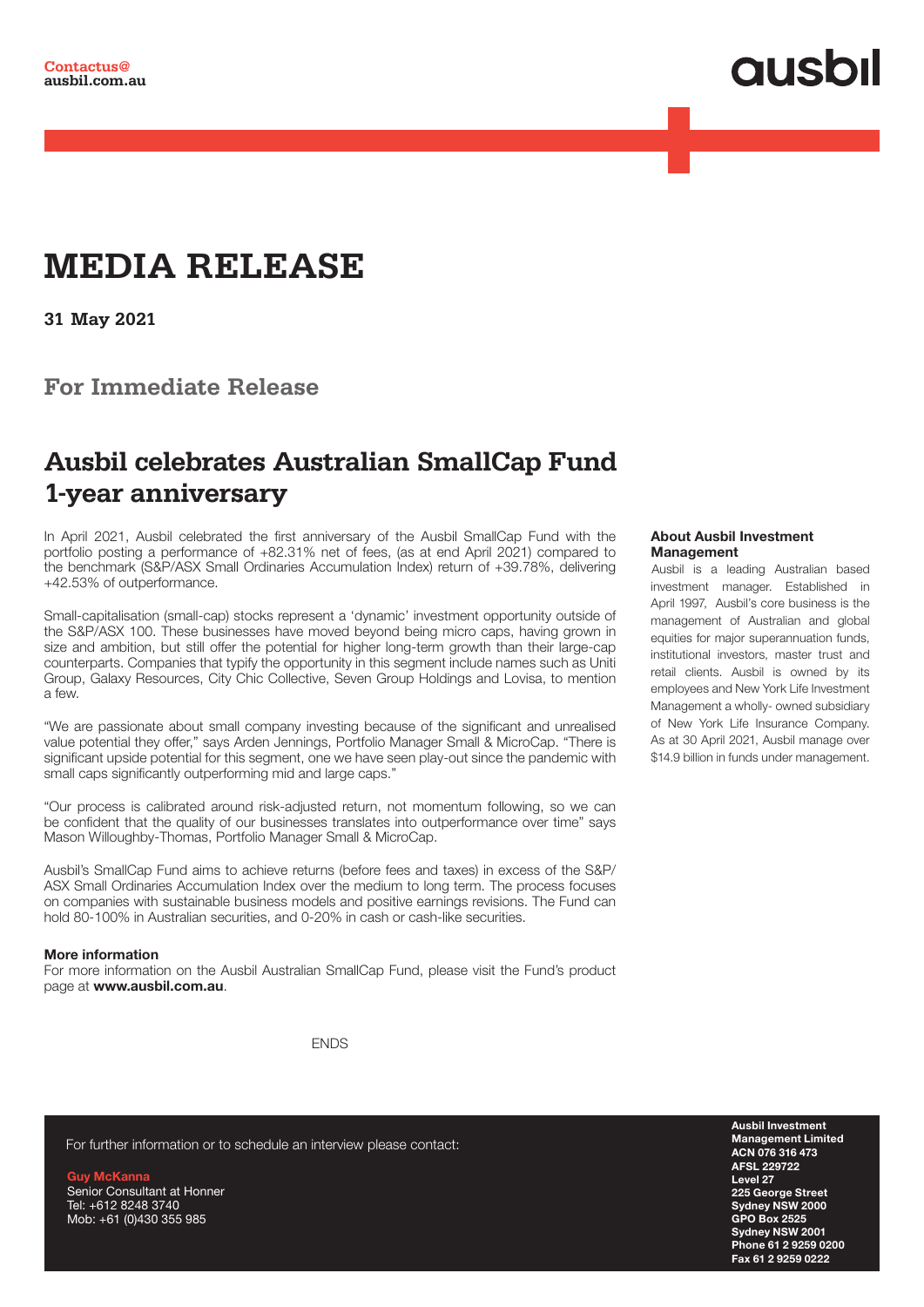#### DISCLAIMER

Important Information: Australia, Canada, Denmark, Kuwait, Netherlands, Sweden, United Arab Emirates, USA, United Kingdom.

#### General

Research provided to a client may vary depending upon various factors such as a client's individual preferences as to the frequency and manner of receiving communications, a client's risk profile and investment focus and perspective (e.g., market wide, sector specific, long-term, short-term, etc.), the size and legal and regulatory constraints.

This information is for distribution only as may be permitted by law. It is not directed to, or intended for distribution to or use by, any person or entity who is a citizen or resident of, or located, in any locality, state, country or other jurisdiction where such distribution, publication, availability or use would be contrary to law or regulation or would subject Ausbil to any registration or licensing requirement within such jurisdiction.

This information is a general communication and is educational in nature; it is not an advertisement nor is it a solicitation or an offer to buy or sell any financial instruments or to participate in any particular trading strategy. Nothing in this document constitutes a representation that any investment strategy or recommendation is suitable or appropriate to an investor's individual circumstances or otherwise constitutes a personal recommendation. By providing this document, none of Ausbil or its representatives has any responsibility or authority to provide or have provided investment advice in a fiduciary capacity or otherwise. Investments involve risks, and investors should exercise prudence and their own judgment in making their investment decisions. None of Ausbil or its representatives is suggesting that the recipient or any other person take a specific course of action or any action at all. By receiving this document, the recipient acknowledges and agrees with the intended purpose described above and further disclaims any expectation or belief that the information constitutes investment advice to the recipient or otherwise purports to meet the investment objectives of the recipient. The financial instruments described in the document may not be eligible for sale in all jurisdictions or to certain categories of investors.

The value of any investment or income may go down as well as up, and investors may not get back the full (or any) amount invested. Past performance is not necessarily a guide to future performance. Neither Ausbil nor any of its directors, employees or agents accepts any liability for any loss (including investment loss) or damage arising out of the use of all or any of the Information.

Prior to making any investment or financial decisions, any recipient of this document or the information should take steps to understand the risk and return of the investment and seek individualised advice from his or her personal financial, legal, tax and other professional advisors that takes into account all the particular facts and circumstances of his or her investment objectives.

Any prices stated in this document are for information purposes only and do not represent valuations for individual securities or other financial instruments. There is no representation that any transaction can or could have been effected at those prices, and any prices do not necessarily reflect Ausbil's internal books and records or theoretical model-based valuations and may be based on certain assumptions. Different assumptions by Ausbil or any other source may yield substantially different results.

No representation or warranty, either expressed or implied, is provided in relation to the accuracy, completeness or reliability of the information contained in any materials to which this document relates (the "Information"), except with respect to Information concerning Ausbil. The Information is not intended to be a complete statement or summary of the securities, markets or developments referred to in the document. Ausbil does not undertake to update or keep current the Information. Any opinions expressed in this document may change without notice and may differ or be contrary to opinions expressed by other business areas or groups, personnel or other representative of Ausbil. Any statements contained in this Report attributed to a third party represent Ausbil's interpretation of the data,

Information and/or opinions provided by that third party either publicly or through a subscription service, and such use and interpretation have not been reviewed by the third party. In no circumstances may this document or any of the Information (including any forecast, value, index or other calculated amount ("Values")) be used for any of the following purposes:

(i) valuation or accounting purposes;

(ii) to determine the amounts due or payable, the price or the value of any financial instrument or financial contract; or

(iii) to measure the performance of any financial instrument including, without limitation, for the purpose of tracking the return or performance of any Values or of defining the asset allocation of portfolio or of computing performance fees.

By receiving this document and the Information you will be deemed to represent and warrant to Ausbil that you will not use this document or any of the Information for any of the above purposes or otherwise rely upon this document or any of the Information. Except as otherwise specified herein, these materials are distributed by Ausbil, to persons who are eligible counterparties or professional clients and are only available to such persons. The Information does not apply to, and should not be relied upon by, retail clients.

The information contained in this document is given by Ausbil Investment Management Limited (ABN 2676316473) (AFSL 229722) (Ausbil) and has been prepared for informational and discussion purposes only and does not constitute an offer to sell or solicitation of an offer to purchase any security or financial product or service. Any such offer or solicitation shall be made only pursuant to an Australian Product Disclosure Statement or other offer document (collectively Offer Document) relating to an Ausbil financial product or service. A copy of the relevant Offer Document may be obtained by calling Ausbil on +612 9259 0200 or by visiting www.ausbil.com.au. You should consider the Offer Documents in deciding whether to acquire, or continue to hold, any financial product. This document is for general use only and does not take into account your personal investment objectives, financial situation and particular needs. Ausbil strongly recommends that you consider the appropriateness of the information and obtain independent financial, legal and taxation advice before deciding whether to invest in an Ausbil financial product or service. The information provided by Ausbil has been done so in good faith and has been derived from sources believed to be accurate at the time of completion. While every care has been taken in preparing this information. Ausbil make no representation or warranty as to the accuracy or completeness of the information provided in this video, except as required by law, or takes any responsibility for any loss or damage suffered as a result or any omission, inadequacy or inaccuracy. Changes in circumstances after the date of publication may impact on the accuracy of the information. Ausbil accepts no responsibility for investment decisions or any other actions taken by any person on the basis of the information included. Past performance is not a reliable indicator of future performance. Ausbil does not guarantee the performance of any strategy or fund or the securities of any other entity, the repayment of capital or any particular rate of return. The performance of any strategy or fund depends on the performance of its underlying investments which can fall as well as rise and can result in both capital gains and losses.

Canada This document does not pertain to the offering of any securities. This document is not, and under no circumstances is to be construed as, an advertisement or a public offering of the securities described in Canada. No securities commission or similar authority in Canada has reviewed or in any way passed upon this document or the merits of the securities, and any representation to the contrary is an offence.

Sweden The information contained in the document is given by Ausbil and has been prepared for information and discussion purposes only and does not constitute an offer to sell or solicitation of an offer to purchase any security or financial product or service. It is provided to you as an institutional investor as that term is understood under Swedish law. By reading this document, you agree to be bound by these limitations, terms and conditions set out in the paragraphs above.